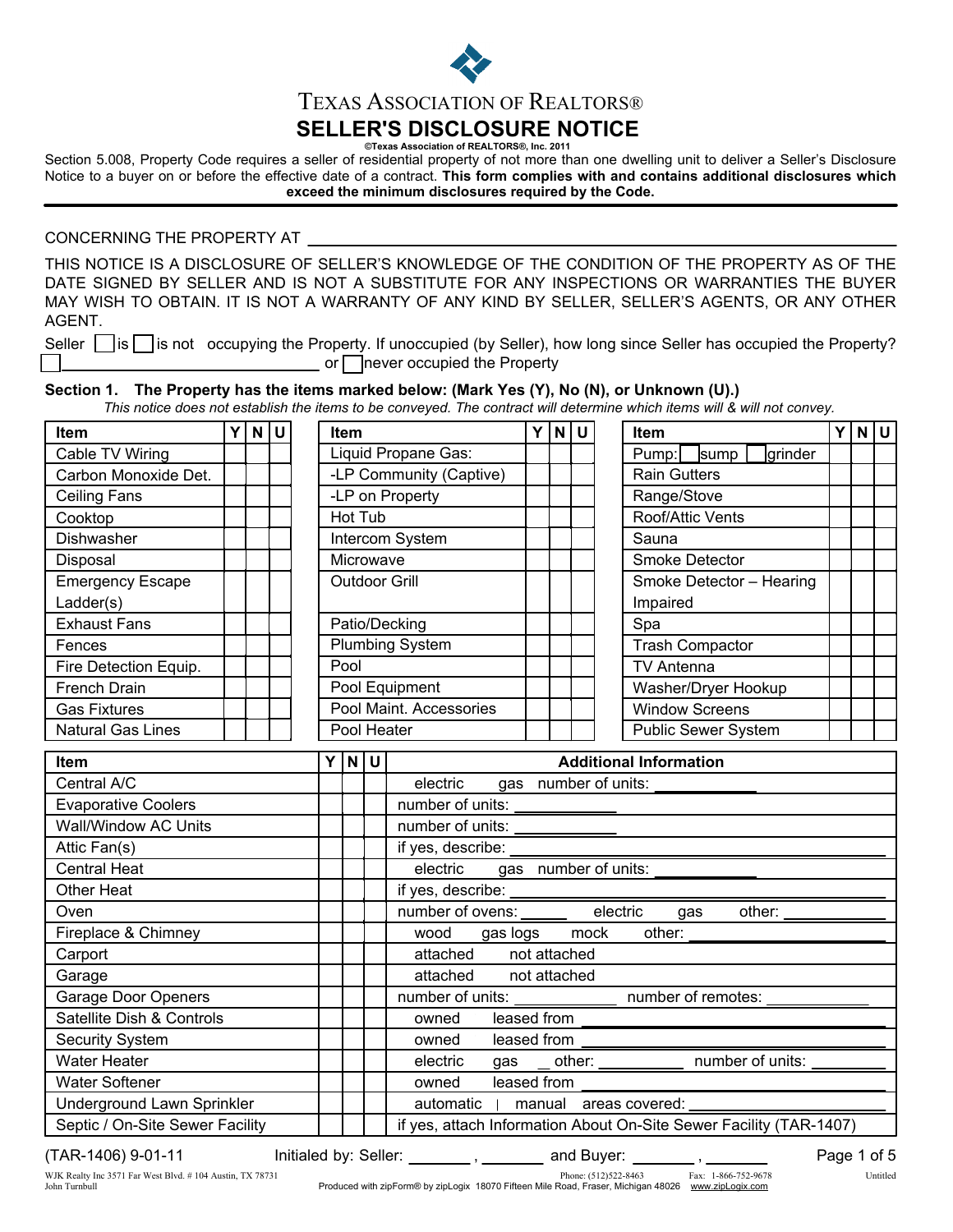| Concerning the Property at <b>Concerning</b> the Property at                                                                                                                                                         |                    |                             |                                                                                                                               |  |  |
|----------------------------------------------------------------------------------------------------------------------------------------------------------------------------------------------------------------------|--------------------|-----------------------------|-------------------------------------------------------------------------------------------------------------------------------|--|--|
| Water supply provided by: city<br>Was the Property built before 1978? yes                                                                                                                                            | well<br>MUD.<br>no | unknown<br>CO-OD<br>unknown | other: _______________________                                                                                                |  |  |
| (If yes, complete, sign, and attach TAR-1906 concerning lead-based paint hazards).                                                                                                                                   |                    |                             |                                                                                                                               |  |  |
|                                                                                                                                                                                                                      |                    |                             | (approximate)                                                                                                                 |  |  |
| unknown<br>yes<br>no.                                                                                                                                                                                                |                    |                             | Is there an overlay roof covering on the Property (shingles or roof covering placed over existing shingles or roof covering)? |  |  |
| Are you (Seller) aware of any of the items listed in this Section 1 that are not in working condition, that have defects, or are<br>need of repair? yes no If yes, describe (attach additional sheets if necessary): |                    |                             |                                                                                                                               |  |  |
|                                                                                                                                                                                                                      |                    |                             |                                                                                                                               |  |  |

# **Are you (Seller) aware of any defects or malfunctions in any of the following?: (Mark Yes (Y) if you are Section 2. aware and No (N) if you are not aware.)**

| <b>Item</b>               |  |
|---------------------------|--|
| <b>Basement</b>           |  |
| Ceilings                  |  |
| Doors                     |  |
| <b>Driveways</b>          |  |
| <b>Electrical Systems</b> |  |
| <b>Exterior Walls</b>     |  |

|  | <b>Item</b>              |  |
|--|--------------------------|--|
|  | <b>Floors</b>            |  |
|  | Foundation / Slab(s)     |  |
|  | <b>Interior Walls</b>    |  |
|  | <b>Lighting Fixtures</b> |  |
|  | <b>Plumbing Systems</b>  |  |
|  | Roof                     |  |

| Item                               |  |
|------------------------------------|--|
| Sidewalks                          |  |
| Walls / Fences                     |  |
| <b>Windows</b>                     |  |
| <b>Other Structural Components</b> |  |
|                                    |  |
|                                    |  |

If the answer to any of the items in Section 2 is yes, explain (attach additional sheets if necessary): \_

# **Section 3. Are you (Seller) aware of any of the following conditions: (Mark Yes (Y) if you are aware and No (N) if you are not aware.)**

| <b>Condition</b>                                         | Y. | $\mathbf N$ | <b>Condition</b>                                                         | Y | N |
|----------------------------------------------------------|----|-------------|--------------------------------------------------------------------------|---|---|
| Aluminum Wiring                                          |    |             | <b>Previous Foundation Repairs</b>                                       |   |   |
| <b>Asbestos Components</b>                               |    |             | Previous Roof Repairs                                                    |   |   |
| Diseased Trees:<br>oak wilt                              |    |             | <b>Other Structural Repairs</b>                                          |   |   |
| Endangered Species/Habitat on Property                   |    |             | Radon Gas                                                                |   |   |
| <b>Fault Lines</b>                                       |    |             | Settling                                                                 |   |   |
| <b>Hazardous or Toxic Waste</b>                          |    |             | Soil Movement                                                            |   |   |
| Improper Drainage                                        |    |             | Subsurface Structure or Pits                                             |   |   |
| Intermittent or Weather Springs                          |    |             | <b>Underground Storage Tanks</b>                                         |   |   |
| Landfill                                                 |    |             | <b>Unplatted Easements</b>                                               |   |   |
| Lead-Based Paint or Lead-Based Pt. Hazards               |    |             | <b>Unrecorded Easements</b>                                              |   |   |
| Encroachments onto the Property                          |    |             | Urea-formaldehyde Insulation                                             |   |   |
| Improvements encroaching on others' property             |    |             | <b>Water Penetration</b>                                                 |   |   |
| Located in 100-year Floodplain                           |    |             | <b>Wetlands on Property</b>                                              |   |   |
| Located in Floodway                                      |    |             | Wood Rot                                                                 |   |   |
| Present Flood Ins. Coverage<br>(If yes, attach TAR-1414) |    |             | Active infestation of termites or other wood<br>destroying insects (WDI) |   |   |
| Previous Flooding into the Structures                    |    |             | Previous treatment for termites or WDI                                   |   |   |
| Previous Flooding onto the Property                      |    |             | Previous termite or WDI damage repaired                                  |   |   |
| <b>Previous Fires</b>                                    |    |             | Termite or WDI damage needing repair                                     |   |   |
| <b>Previous Use of Premises for Manufacture</b>          |    |             | Single Blockable Main Drain in Pool/Hot Tub/Spa*                         |   |   |
| of Methamphetamine                                       |    |             |                                                                          |   |   |
| $(TAD, 4AOC)$ $AAA$<br>Initialad hu Callar               |    |             | $\sim$ $\sim$ $\sim$ $\sim$ $\sim$ $\sim$                                |   |   |

 $(TAR-1406) 9-01-11$  Initialed by: Seller:  $\frac{1}{1-\frac{1}{2}}$ ,  $\frac{1}{2-\frac{1}{2}}$  and Buyer:  $\frac{1}{2-\frac{1}{2}}$  Page 2 of 5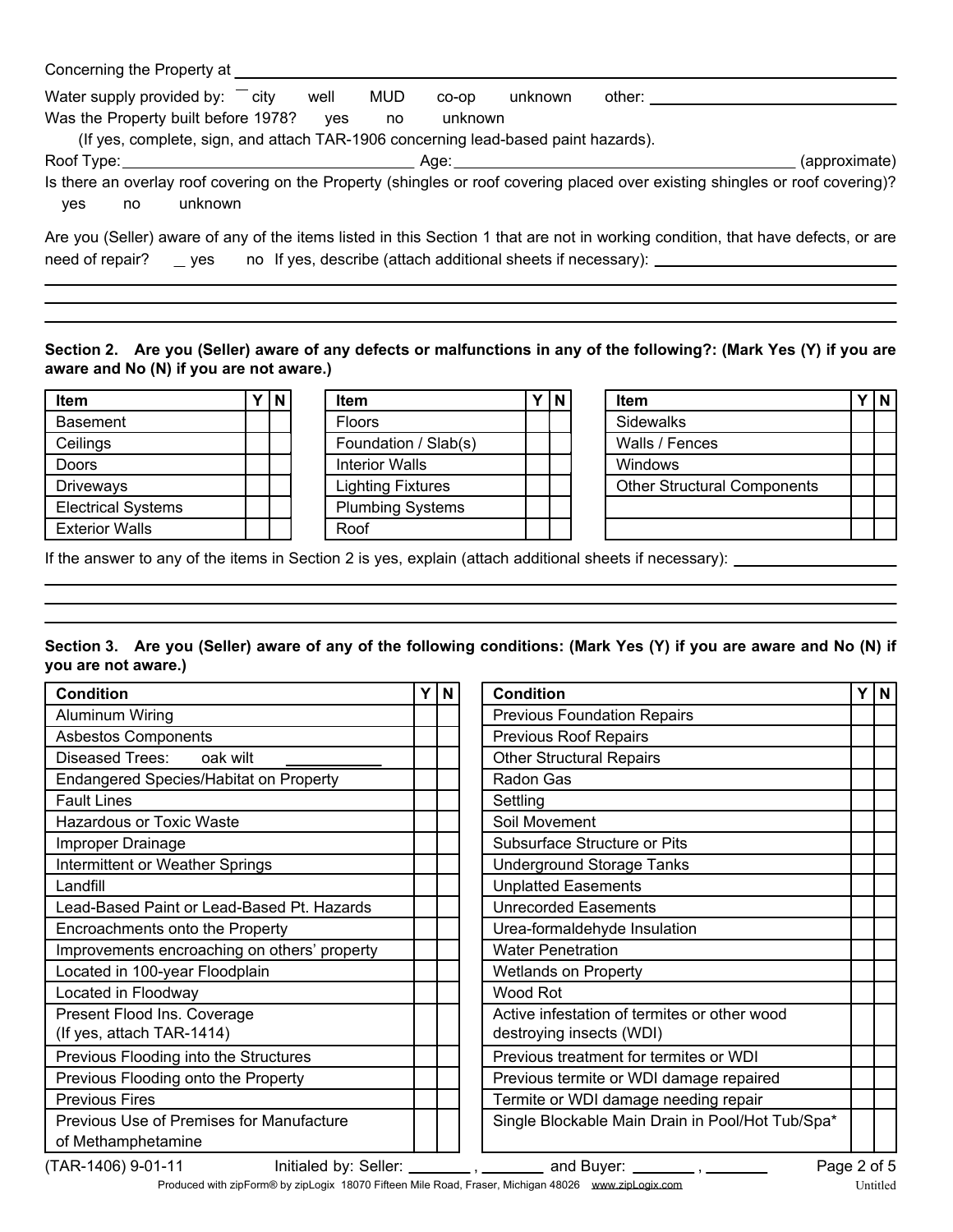Concerning the Property at

If the answer to any of the items in Section 3 is yes, explain (attach additional sheets if necessary):

\*A single blockable main drain may cause a suction entrapment hazard for an individual.

**Are you (Seller) aware of any item, equipment, or system in or on the Property that is in need of repair, Section 4. which has not been previously disclosed in this notice?** yes no If yes, explain (attach additional sheets if necessary):

# **Section 5. Are you (Seller) aware of any of the following (Mark Yes (Y) if you are aware. Mark No (N) if you are not aware.)**

# **Y N**

Room additions, structural modifications, or other alterations or repairs made without necessary permits or not in compliance with building codes in effect at the time.

Homeowners' associations or maintenance fees or assessments. If yes, complete the following:

Name of association:

| Manager's name:                                 | Phone:  |          |                    |           |
|-------------------------------------------------|---------|----------|--------------------|-----------|
| Fees or assessments are: \$<br>per              |         | and are: | <b>I</b> mandatory | voluntary |
| Any unpaid fees or assessment for the Property? | ves (S) |          | nc                 |           |

If the Property is in more than one association, provide information about the other associations below or attach information to this notice.

Any common area (facilities such as pools, tennis courts, walkways, or other) co-owned in undivided interest with others. If yes, complete the following:

Any optional user fees for common facilities charged? yes no If yes, describe:

Any notices of violations of deed restrictions or governmental ordinances affecting the condition or use of the Property.

Any lawsuits or other legal proceedings directly or indirectly affecting the Property. (Includes, but is not limited to: divorce, foreclosure, heirship, bankruptcy, and taxes.)

Any death on the Property except for those deaths caused by: natural causes, suicide, or accident unrelated to the condition of the Property.

#### Any condition on the Property which materially affects the health or safety of an individual. П.  $\Box$

- $\Box$ Any repairs or treatments, other than routine maintenance, made to the Property to remediate environmental  $\Box$ hazards such as asbestos, radon, lead-based paint, urea-formaldehyde, or mold.
	- If yes, attach any certificates or other documentation identifying the extent of the remediation (for example, certificate of mold remediation or other remediation).
- Any rainwater harvesting system connected to the property's public water supply that is able to be used for  $\Box$   $\Box$ indoor potable purposes.

If the answer to any of the items in Section 5 is yes, explain (attach additional sheets if necessary):

 $(TAR-1406)$  9-01-11 Initialed by: Seller:  $\frac{1}{1-\frac{1}{2}}$ ,  $\frac{1}{2-\frac{1}{2}}$  and Buyer:  $\frac{1}{2-\frac{1}{2}-\frac{1}{2}}$  Page 3 of 5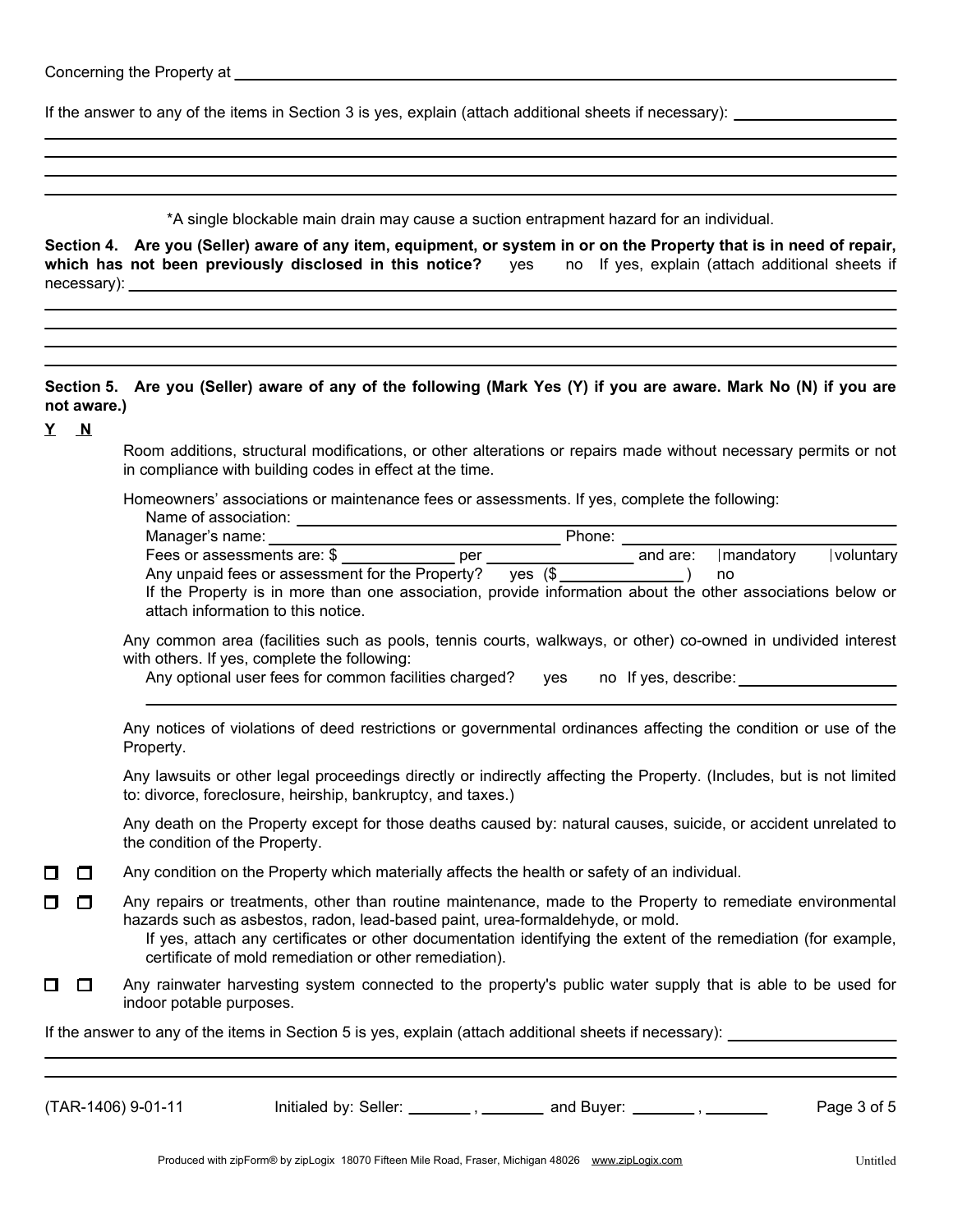**Section 6. Seller has has not attached a survey of the Property.**

**Within the last 4 years, have you (Seller) received any written inspection reports from persons who Section 7. regularly provide inspections and who are either licensed as inspectors or otherwise permitted by law to perform inspections?** yes no If yes, attach copies and complete the following:

| <b>Inspection Date</b> | Type | Name of Inspector | No. of Pages |
|------------------------|------|-------------------|--------------|
|                        |      |                   |              |
|                        |      |                   |              |
|                        |      |                   |              |
|                        |      |                   |              |

*Note: A buyer should not rely on the above-cited reports as a reflection of the current condition of the Property. A buyer should obtain inspections from inspectors chosen by the buyer.*

**Section 8. Check any tax exemption(s) which you (Seller) currently claim for the Property:**

| Homestead                  | Senior Citizen | Disabled         |
|----------------------------|----------------|------------------|
| <b>Wildlife Management</b> | Agricultural   | Disabled Veteran |
| Other:                     |                | Unknown          |
|                            |                |                  |

**Section 9. Have you (Seller) ever received proceeds for a claim for damage to the Property (for example, an insurance claim or a settlement or award in a legal proceeding) and not used the proceeds to make the repairs for which the claim was made?** yes no If yes, explain:

**Section 10. Does the property have working smoke detectors installed in accordance with the smoke detector** requirements of Chapter 766 of the Health and Safety Code?\* unknown no yes. If no or unknown, explain. (Attach additional sheets if necessary):

*\*Chapter 766 of the Health and Safety Code requires one-family or two-family dwellings to have working smoke detectors installed in accordance with the requirements of the building code in effect in the area in which the dwelling is located, including performance, location, and power source requirements. If you do not know the building code requirements in effect in your area, you may check unknown above or contact your local building official for more information.*

*A buyer may require a seller to install smoke detectors for the hearing impaired if: (1) the buyer or a member of the buyer's family who will reside in the dwelling is hearing-impaired; (2) the buyer gives the seller written evidence of the hearing impairment from a licensed physician; and (3) within 10 days after the effective date, the buyer makes a written request for the seller to install smoke detectors for the hearing-impaired and specifies the locations for installation. The parties may agree who will bear the cost of installing the smoke detectors and which brand of smoke detectors to install.*

Seller acknowledges that the statements in this notice are true to the best of Seller's belief and that no person, including the broker(s), has instructed or influenced Seller to provide inaccurate information or to omit any material information.

| Signature of Seller<br><b>Printed Name:</b> |                                                                                                     | Date Signature of Seller<br>Printed Name: | Date        |
|---------------------------------------------|-----------------------------------------------------------------------------------------------------|-------------------------------------------|-------------|
| (TAR-1406) 9-01-11                          | Initialed by: Seller:                                                                               | and Buver:                                | Page 4 of 5 |
|                                             | Produced with zipForm® by zipLogix 18070 Fifteen Mile Road, Fraser, Michigan 48026 www.zipLogix.com |                                           | Untitled    |